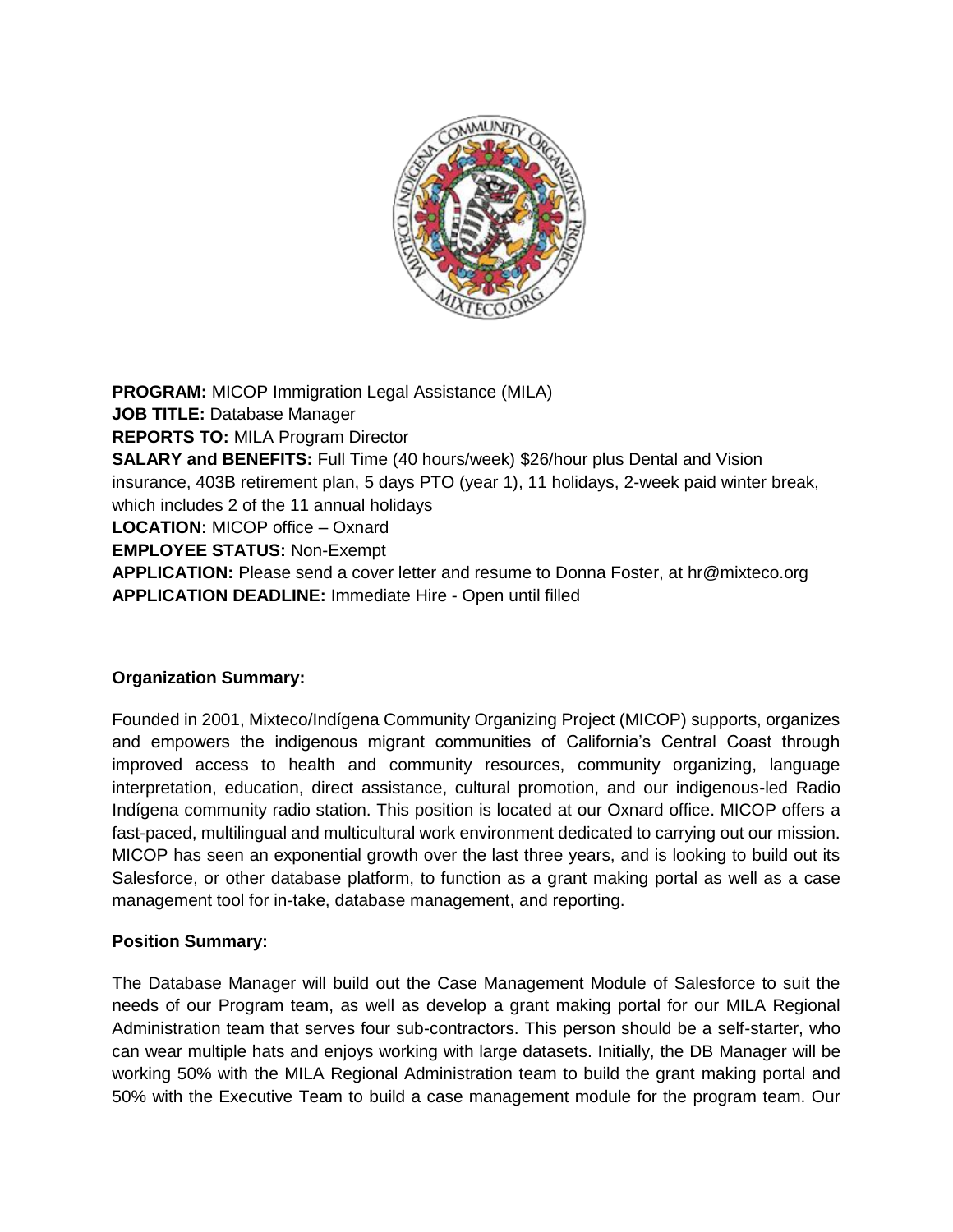Regional Administration project fulfills a government contract upwards of 2 million USD, with four sub-contracting agencies, and estimate data entry support for nearly 3,000 requests each year. The DB Manager will then provide technical support to the Administrator and Finance team to process these requests. The other 50% will be building the case management module in Salesforce to support the data collection, storage, and reporting for MICOP's programs. You will work closely with the Executive team, Reports, Finance and Program teams to design this module, engage a Salesforce team to help build the program, and then provide critical support to each team through its implementation and roll-out. A successful candidate will need to be a selfstarter, is tech-savvy, has experience with Salesforce or other database software and is willing to learn on the go.

## **Key Responsibilities:**

# **Regional Administration Team Support (50%)**

- Develop a work plan for a grant making portal for sub-grantee agencies through the Salesforce platform
- Develop, test, and roll-out the grant making portal for four sub-grantee agencies based on this agreed upon work plan
- Control client information data entry for errors or duplication, and add new clients per the request of the Administrator
- Maintain and provide technical support to clients using the portal, controlling requests entered (est. at 3,000 entries per year) and provide weekly reports to the Administrator
- Provide support to the Administrator regarding the requests made through the portal including reporting, technical adjustments or otherwise
- Adjust portal as requested or needed

# **Case Management Database Development and Management (50%)**

- Develop a work plan for installing the Case Management Module on Salesforce to function for our Program Teams working in case management.
- Work with program teams to determine the proper in-take formula, database structure, and reporting templates required of the Module, completing a design proposal
- Identifying and engaging a subcontracting company as the single voice of MICOP's program staff to build the designed proposal
- Be the technical lead in implementing and training MICOP staff on how to use the Case Management tool with the support of the sub-contracting agency
- Support program teams to clean up their current data sets, as well as MICOP's IT and Reporting Staff who maintain current databases, to have a clean import list of data entries across all programs
- Work with sub-contracting company to import data provided by program teams and control for duplications, test in-take forms, and report templates; adjust as necessary;
- Maintain the case management database, controlling entries by program team weekly, providing feedback to programs about duplications, best practices